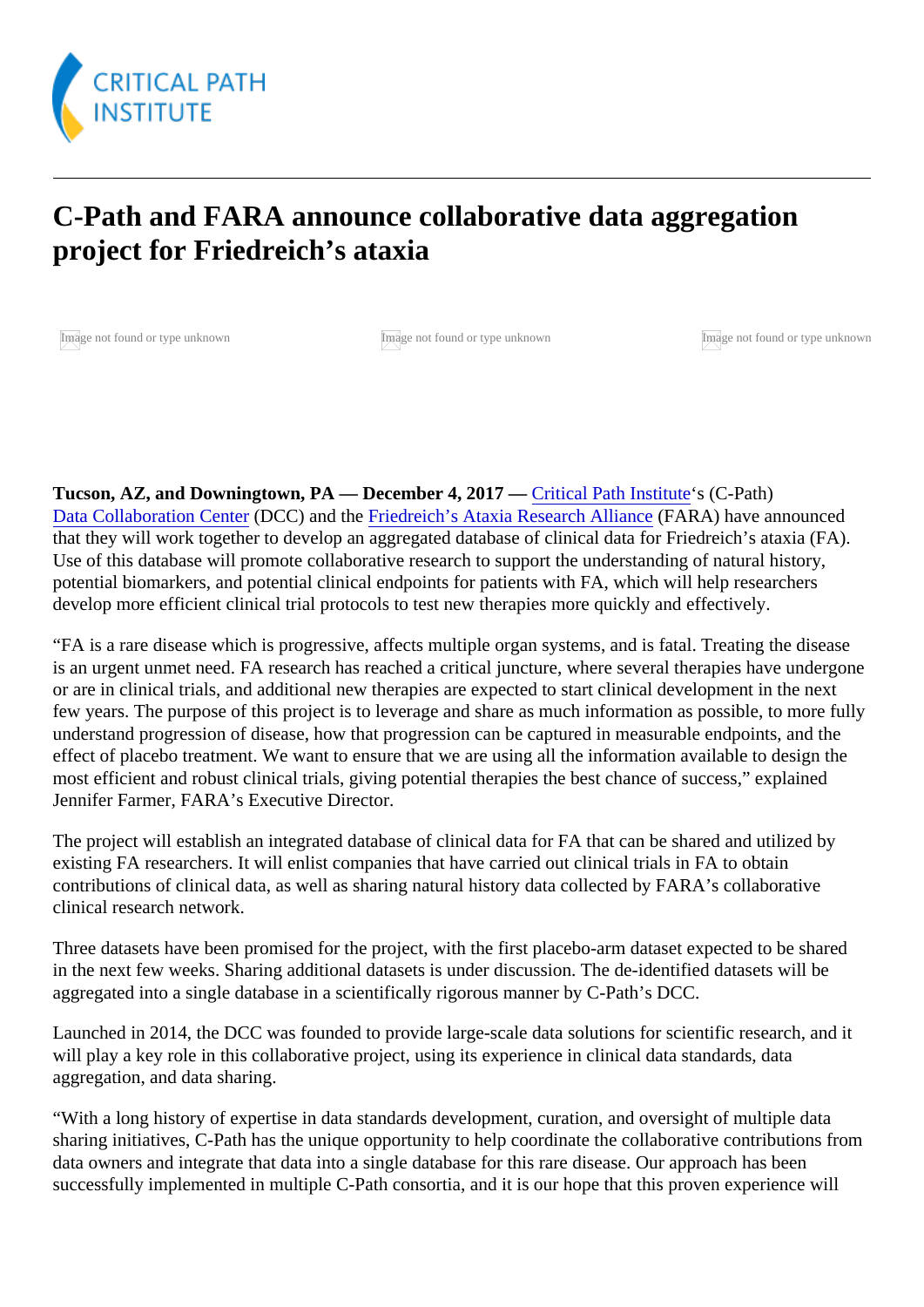translate well toward the ongoing success of this important project," said Richard Liwski, Director of the DCC and C-Path's Chief Technology Officer.

## About Friedreich's Ataxia:

Friedreich's ataxia (FA) is a debilitating, life-shortening, degenerative neuromuscular disorder. About one 50,000 people in the United States has FA, with most having onset of symptoms between the ages of 5 ard 18. Adult, or late-onset, FA is less common (less than 25% of diagnosed individuals), and can occur anytir during adulthood. FA is inherited in an autosomal recessive manner, meaning that individuals with FA have two mutated or abnormal copies of friend gene. It is estimated that 1 in 100 people are carriers; carriers do not exhibit symptoms of FA. The FA gene mutation limits the production of a protein called frataxin. Frataxin is known to be an important protein that functions in the mitochondria of a cell. Frataxin helps to move iron and is involved with the formation of iron-sulfur clusters, which are necessary components in the function of the mitochondria, and thus, energy production. Specific nerve cells (neurons) degenerate in people with FA, and this is directly manifested in the symptoms of the disease.

## About the organizations:

Image not found or type unknown

Critical Path Institute (C-Path) is an independent, nonprofit organization established in 2005 with public and private philanthropic support from the Arizona community, Science Foundation Arizona, and the US Food and Drug Administration (FDA). C-Path's mission is to catalyze the development of new approaches that advance medical innovation and regulatory science, accelerating the path to a healthier world. An international leader in forming collaborations, C-Path has established numerous global, public-private partnerships that currently include over 1,450 scientists from government and regulatory agencies, acader patient advocacy organizations, and dozens of major pharmaceutical companies. C-Path is headquartered Tucson, Arizona. For more information, visit ww.c-path.org